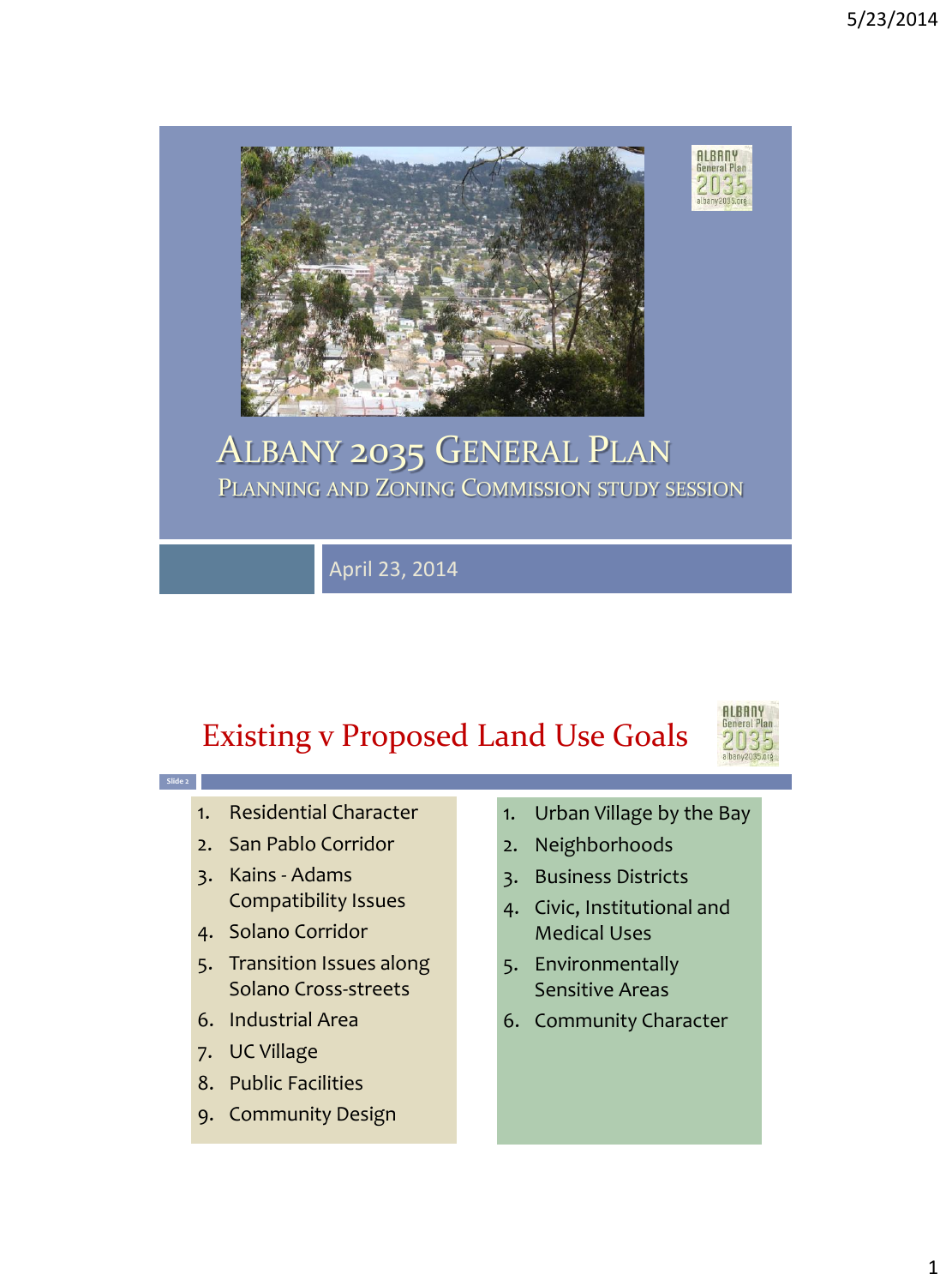### Urban Village by the Bay



 *Overarching goal that addresses major aspects of Albany's character and vision for future land use*

> Maintain Albany's character as an "Urban Village by the Bay" by sustaining the city's residential neighborhoods, supporting thriving walkable business districts, conserving and improving access to the waterfront, and providing parks, open spaces and public facilities which contribute to the city's outstanding quality of life.

### Urban Village by the Bay



**Slide 4**

**Slide 3**

Policies address:

- $\Box$  Housing opportunity
- $\Box$  Balance between job and housing growth
- □ San Pablo/Solano Business Districts
- West Albany Business District
- □ Open space
- □ Waterfront
- Sustainability and TOD
- $\Box$  Economic diversity
- $\Box$  Coordination with nearby cities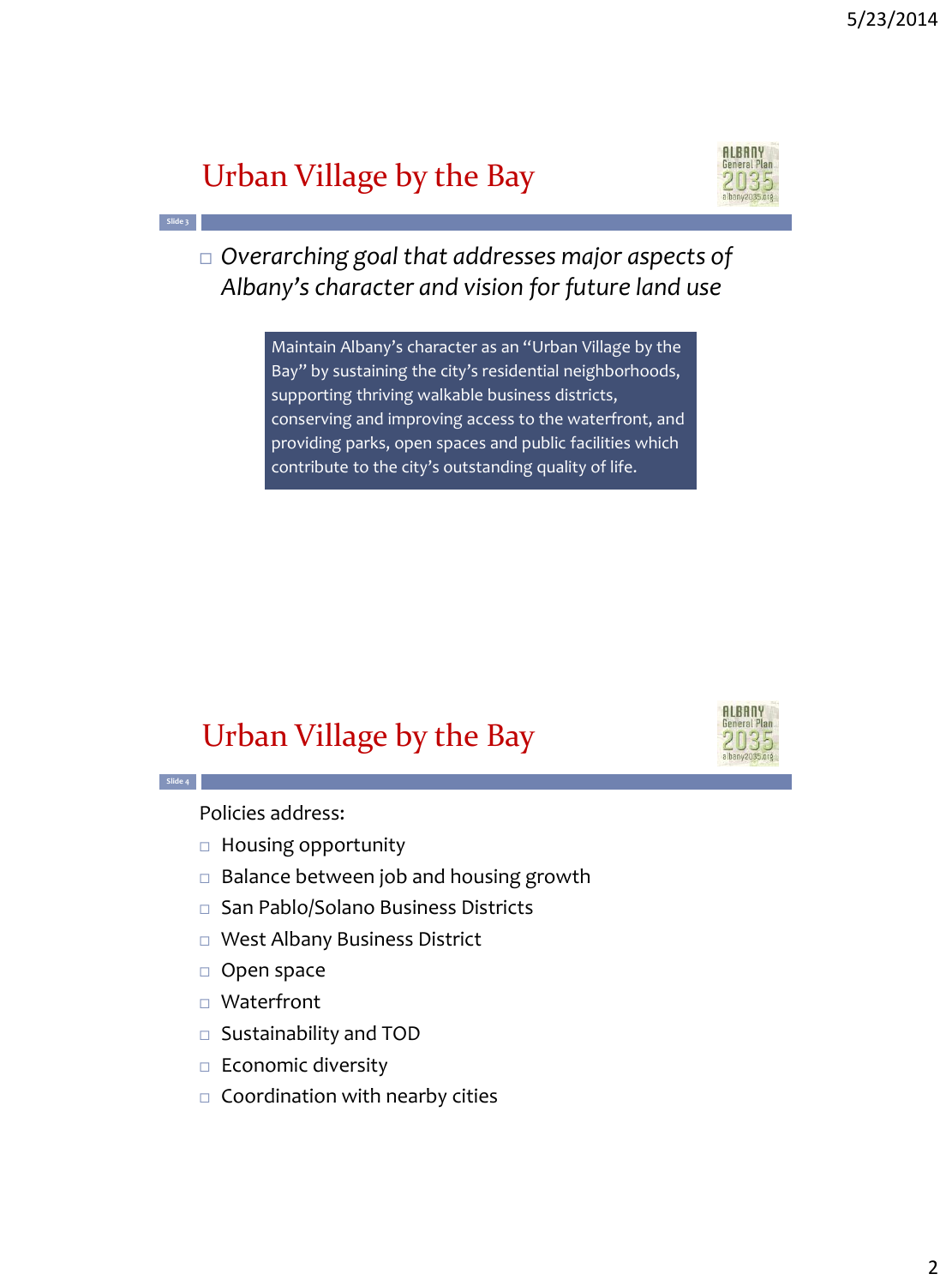# Residential Neighborhoods



Preserve and enhance the high quality of Albany's residential neighborhoods

□ Design of Infill

**Slide 5**

**Slide 6**

- $\square$  Scale transitions
- □ Code enforcement
- □ 2<sup>nd</sup> story additions
- $\Box$  Home businesses
- $\Box$  Kains and Adams land use
- Non-residential uses
- □ Small lots
- $\Box$  Front yards
- □ Second units
- Neighborhood beautification

#### Business Districts



Maintain vibrant commercial districts that provide an attractive, walkable environment for shopping, dining, entertainment, and services.

- Mixed Use
- □ San Pablo Ave
- $\Box$  Solano Ave
- □ Solano/San Pablo node
- $\Box$  Commercial design
- □ Buffering
- □ Office space
- □ Use permits
- Automotive uses
- $\Box$  Lot consolidation
- $\Box$  Urban open space
- Parking management
- □ Northern gateway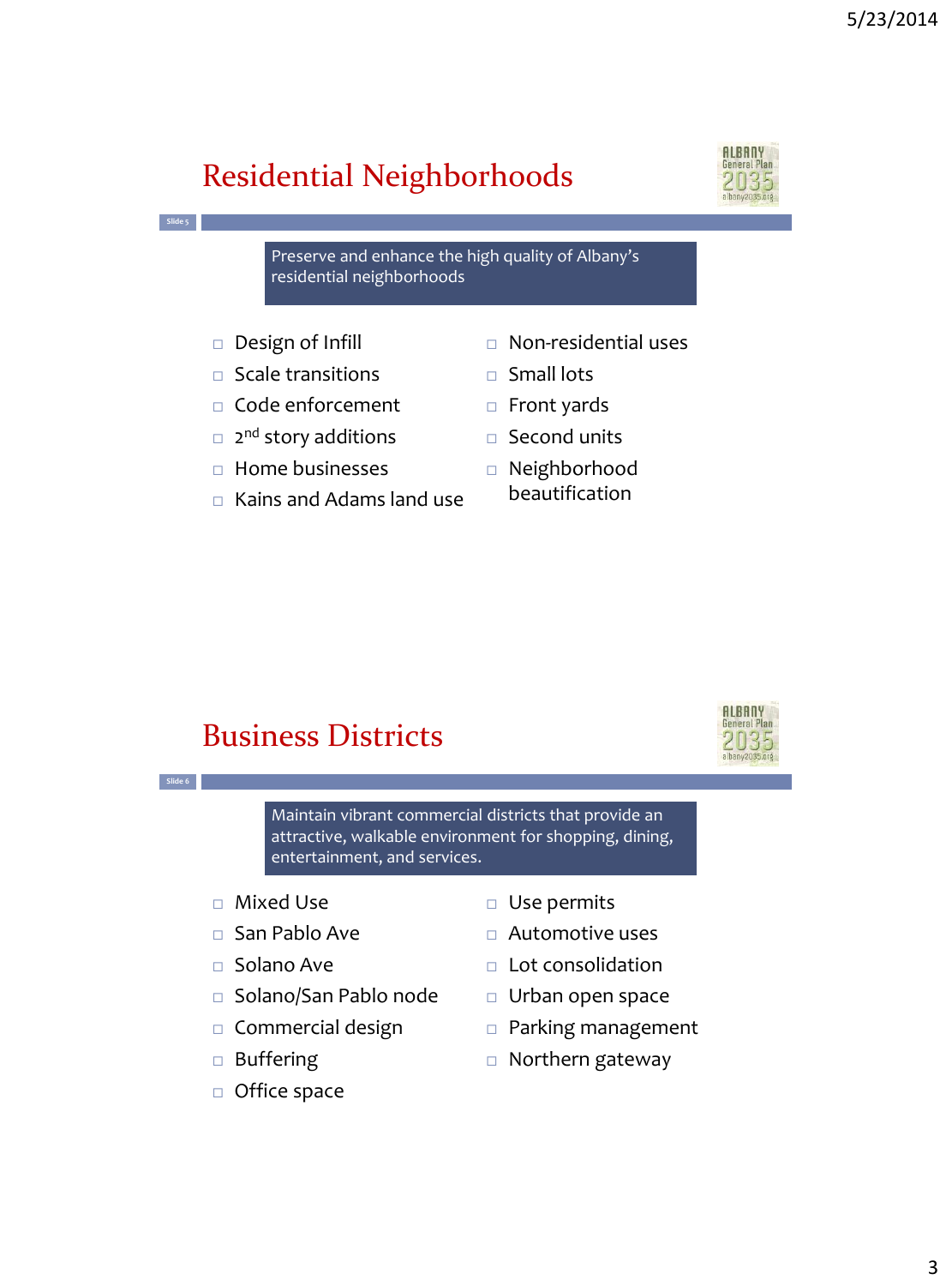# Civic, Institutional, Medical Uses



Recognize civic and institutional facilities as an essential element of Albany's identity and an important part of the quality of life in the city.

 $\Box$  Civic facilities

impacts

**Slide 7**

**Slide 8**

- UC Village
- $\Box$  Large institutional uses
- □ Gill Tract
- $\Box$  Health care facilities
- $\Box$  Mitigation of development  $\Box$  Coordinated park planning

UC financial support

#### Environmentally Sensitive Areas



Ensure that land use and planning decisions protect the quality of Albany's natural environment and conserve environmentally sensitive areas.

- Albany Hill
- Albany shoreline
- $\Box$  Creeks
- Archaeological resources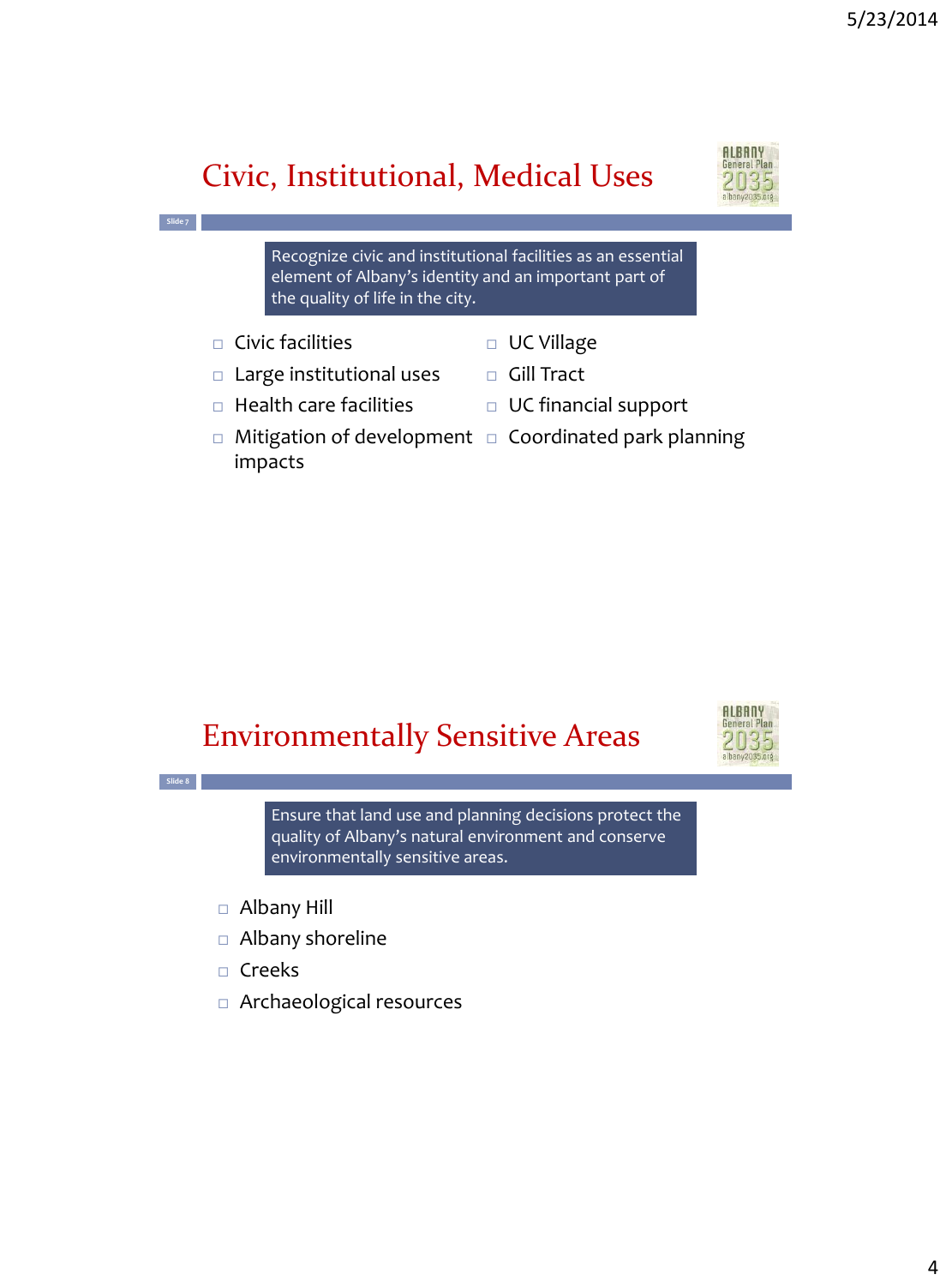# Community Character



**Slide 9**

**Slide 10**

Retain and enhance the positive elements of Albany's visual character, including prevailing architectural styles, locally important landmarks, significant views, and natural features

- $\Box$  Historic preservation
- Gateways
- $\Box$  Views and vistas
- Streetscapes
- $\square$  Signage
- □ Lighting
- □ Activating public space
- □ Waterfront identity
- $\Box$  Commercial property upgrades
- Wireless facilities

#### Discussion Questions



- □ Are these the right goals?
- $\Box$  Are there missing land use topics requiring policies?
- $\Box$  Do the policies provide the right direction?
- Are there additional action programs needed to implement the policies?